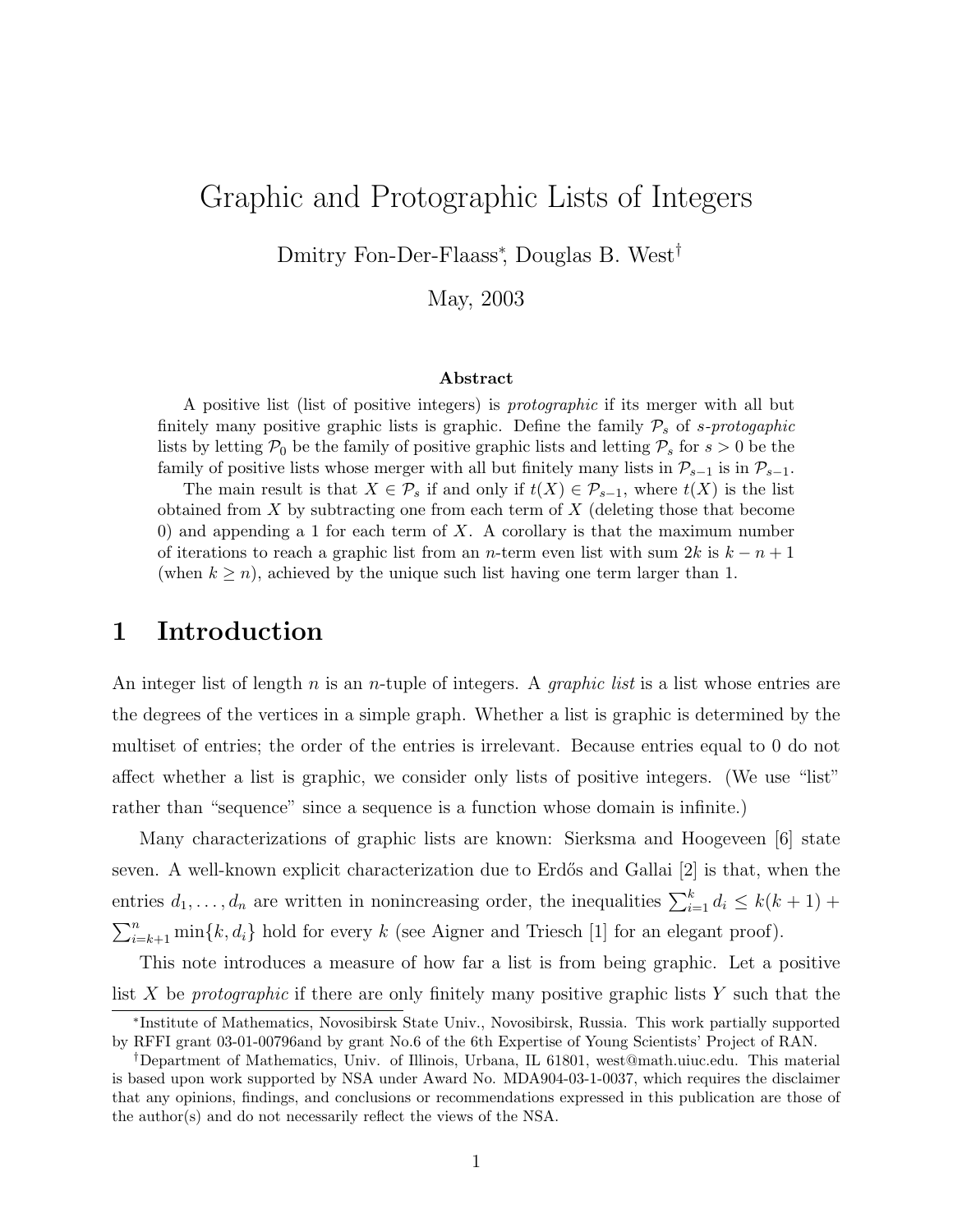merger  $X \cup Y$  is not graphic, where the *merger* of two lists is obtained by summing the multiplicities of their elements.

More generally, define a sequence of families of lists recursively as follows. Let  $\mathcal{P}_0$  be the set of positive graphic lists. For  $s > 0$ , let  $\mathcal{P}_s$  be the set of positive lists X such that  $X \cup Y \in \mathcal{P}_{s-1}$  for all but finitely many  $Y \in \mathcal{P}_{s-1}$ . The lists in  $\mathcal{P}_s$  are the s-protographic lists. Thus the positive graphic lists are the 0-protographic lists, and the protographic lists are the 1-protographic lists.

As might be expected, every s-protographic list is also  $(s+1)$ -protographic. This follows from the fact that  $X \cup Y \in \mathcal{P}_s$  when  $X \in \mathcal{P}_s$  and  $Y \in \mathcal{P}_s$ . To see this latter fact, write  $(X \cup Y) \cup Z$  as  $X \cup (Y \cup Z)$  for  $Z \in \mathcal{P}_{s-1}$ . We have  $Y \cup Z \in \mathcal{P}_{s-1}$  for all but finitely many such Z. Excluding the finitely many Z such that  $Y \cup Z \notin \mathcal{P}_{s-1}$  and the finitely many Z such that  $Y \cup Z \in \mathcal{P}_{s-1}$  but  $X \cup (Y \cup Z) \notin \mathcal{P}_{s-1}$ , we have that  $(X \cup Y) \cup Z \in \mathcal{P}_{s-1}$  for all but finitely many  $Z \in \mathcal{P}_{s-1}$ .

We use max(X) for the largest entry and  $\ell(X)$  for the length (number of terms) of a list X. Our main result is the characterization of s-protographic lists using a special operation on lists. Let  $t(X)$  denote the list obtained from X by subtracting 1 from each element of X (discarding terms that reach 0) and then appending  $\ell(X)$  entries equal to 1.

We prove that X is protographic if and only if  $t(X)$  is graphic. This serves as the basis step for an induction to prove the characterization in general:

**Theorem 1** If X is a positive list of integers, and s is a positive integer, then  $X \in \mathcal{P}_s$  if and only if  $t(X) \in \mathcal{P}_{s-1}$ .

The definition implies inductively that only lists with even sum can be s-protographic. We define an *even list* to be a positive list with even sum. An even list with all entries equal to 1 is graphic. Since  $\max(t(X)) = \max(X) - 1$  when  $\max(X) > 1$ , our theorem thus proves inductively that every list with even sum belongs to  $\mathcal{P}_s$  for some s.

For an even list X, we define the *non-graphicality*  $\gamma(X)$  to be the minimum s such that  $X \in \mathcal{P}_s$ . A corollary of our theorem shows that the maximum non-graphicality among even lists with sum  $2k$  is k, achieved by the list consisting of a single term equal to  $2k$ . More generally, the maximum non-graphicality among n-term even lists with sum  $2k$  is  $k - n + 1$ (when  $k > n - 1$ ), achieved by the unique such list having one term larger than 1. The non-graphicality of *n*-term lists with unbounded sum is unbounded.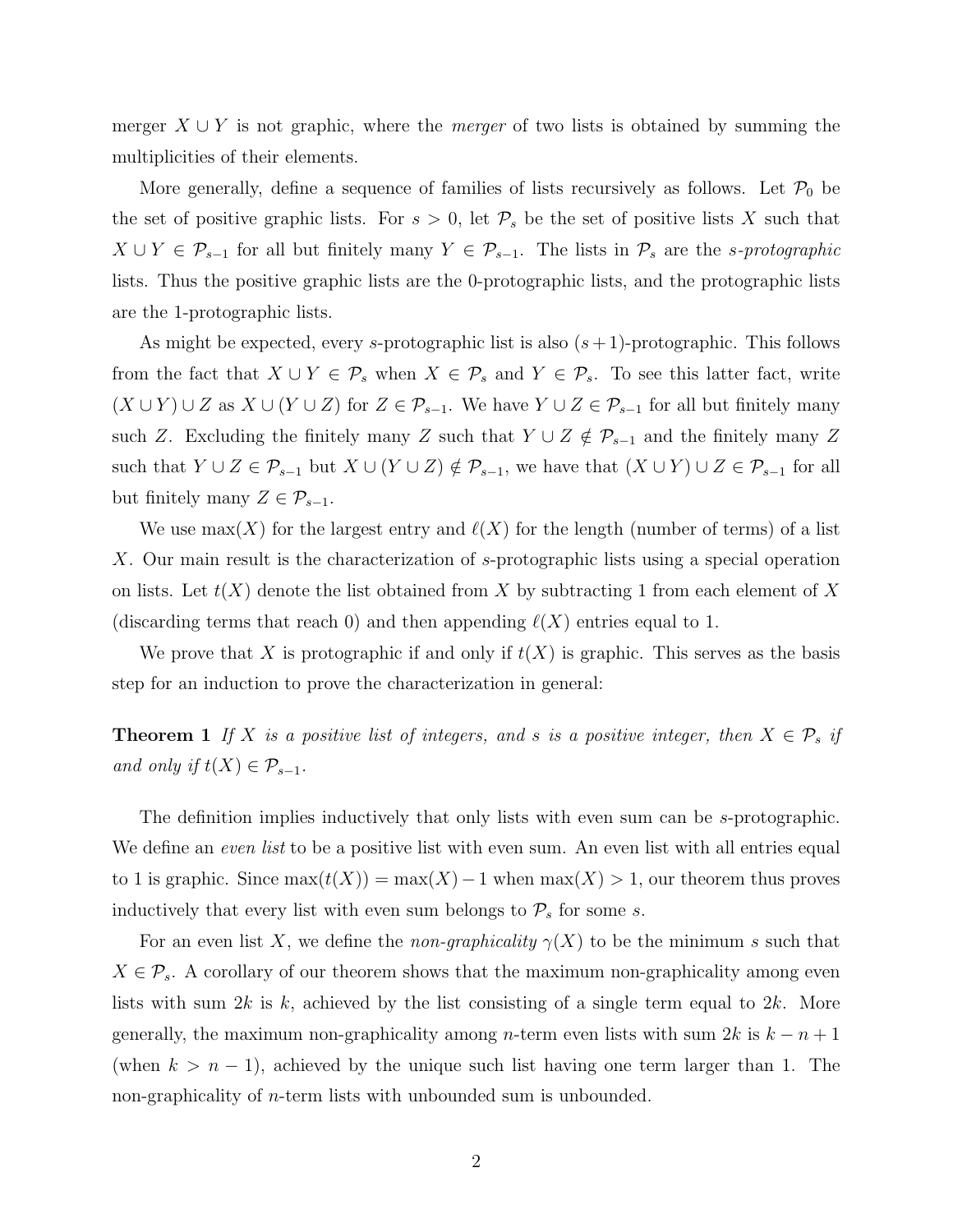## 2 The Proofs

Let  $n(G)$  denote the number of vertices of a graph G. The boundary ∂S of a set S of vertices in a graph G is the set of vertices outside S whose neighborhoods intersect S. A *dominating* set for G is a set  $S \subseteq V(G)$  such that  $\partial S = V(G) - S$ . Ore [5] observed that every graph G without isolated vertices has a dominating set of size at most  $n(G)/2$ . A simple proof is that for every minimal dominating set, the remaining vertices also form a dominating set.

**Lemma 2** If G is a simple graph without isolated vertices such that  $|\partial S| < k$  for all  $S \subseteq$  $V(G)$ , then  $n(G) \leq 2k - 2$ .

**Proof.** Let S be a smallest dominating set of G. By Ore's observation [5],  $n(G) = |S|$  +  $|\partial S| \le n(G)/2 + k - 1$ . Thus  $n(G) \le 2k - 2$ .

A list X with  $\max(X) \ge \ell(X)$  is not graphic. The Havel–Hakimi Theorem ([3, 4]) states that a positive list  $X$  is graphic if and only if the list obtained from  $X$  by deleting the element max(X) and subtracting 1 from  $\max(X)$  of the next largest elements is graphic. Let X' denote the positive list obtained from a list X by doing this and also dropping any elements that thus become 0. We use  $1^k$  to denote k entries equal to 1.

We will need an operation on simple graphs that also is used in inductive proofs of the Havel–Hakimi Theorem. Given vertices  $w, x, y, z$  in a simple graph G such  $wx, yz \in E(G)$ and  $xy, wz \notin E(G)$ , the operation of deleting  $wx, yz$  and adding  $xy, wz$  to  $E(G)$  is a 2-switch; it produces another simple graph with the same vertex degrees.

**Theorem 3** When X is a positive list,  $X \in \mathcal{P}_1$  if and only if  $t(X)$  is graphic.

**Proof.** Let  $k = \ell(X)$ .

*Necessity.* Let  $Y_n$  be the degree list of the star with n leaves. By the definition of  $\mathcal{P}_1$ , the list  $X \cup Y_n$  is graphic for sufficiently large n, say  $n > n_0$ . Take n such that  $n >$  $\max\{n_0, \max(X), k\}$ . By the Havel–Hakimi Theorem,  $(X \cup Y_n)'$  is graphic. Since n is the largest element of  $X \cup Y_n$ , and the next k largest elements are those of X, and  $n > k$ , we have  $(X \cup Y_n)' = (x_1 - 1, \dots, x_k - 1, 1^k) = t(X)$  (discarding terms such that  $x_i - 1 = 0$ ).

Sufficiency. Assume that  $t(X)$  is graphic. We claim that if Y is a positive graphic list of length at least  $2k-1$ , then  $X \cup Y$  is graphic. Since there are finitely many graphic lists of length at most  $2k - 2$ , this will yield  $X \in \mathcal{P}_1$ .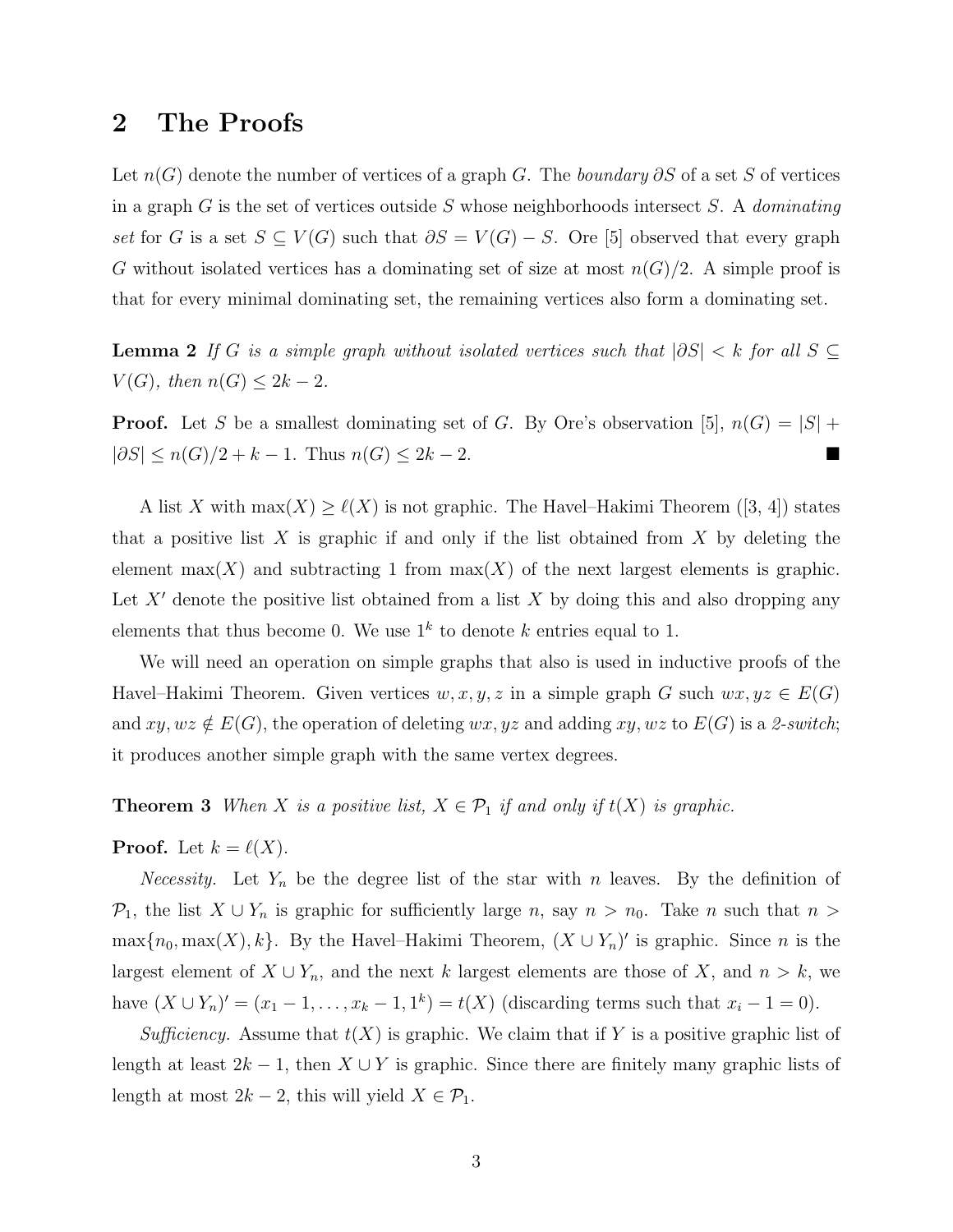Among all graphs with degree list  $t(X)$ , choose one in which the set of vertices of degree 1 induces the fewest edges. Let  $H$  be the graph with  $2k$  vertices obtained from it by adding an isolated vertex for each 1 in X. Let  $w_1, \ldots, w_k$  be k vertices of degree 1 in H that induce the fewest edges among all sets of k vertices of degree 1. The remaining vertices are  $u_1, \ldots, u_k$ , indexed so that  $d_H(u_i) = x_i - 1$  (this set includes all the added isolated vertices).

Let  $W = \{w_1, \ldots, w_k\}$  and  $U = \{u_1, \ldots, u_k\}$ . We reduce the problem to the case where W is an independent set in  $H$ . If W induces an edge, then its endpoints have degree 1, so if there is an edge induced by  $U$  we can perform a 2-switch to reduce the number of edges within  $W$ . Hence if  $W$  induces an edge, then we may assume that  $U$  is an independent set in H. Now  $\sum d_H(u_i) < k$ , because the only edges incident to U are also incident to W, and fewer than  $k$  such edges are incident to  $W$ .

Thus X consists of k positive numbers summing to  $k + j$ , where  $j < k$ . In this case we show that X is graphic, by induction on k. If all entries are 1, then X is realized by a matching. Otherwise, the pigeonhole principle implies that  $X$  contains a 1. Form  $X'$  by deleting this 1 and subtracting 1 from some larger element of X. Now X' has length  $k - 1$ and sum  $k - 1 + j - 1$ , with  $j - 1 < k - 1$ . By the induction hypothesis, X' is graphic, and we add a pendant edge to a realization of it to obtain a realization of  $X$ . Since every s-protographic list is  $(s + 1)$ -protographic, this yields  $X \in P_1$ .

Hence we may assume that W is an independent set in  $H$ . Now let G be a graph with degree list Y. By Lemma 2, there exists  $S \subseteq V(G)$  with  $|\partial S| \geq k$ ; give the names  $w_1, \ldots, w_k$ to distinct vertices in  $\partial S$ . Let  $z_1, \ldots, z_j$  (not necessarily distinct) be vertices of S such that  $z_iw_i \in E(G)$  for each i.

Because W is an independent set in H, the union  $G \cup H$  is a simple graph with  $k + \ell(Y)$ vertices. In  $G \cup H$ , replace the edge  $z_i w_i$  with the edge  $z_i u_i$  for  $1 \leq i \leq j$ . This increases the degree of  $u_i$  to  $x_i$  and decreases the degree of  $w_i$  to  $d_G(w_i)$ . Hence the modified graph F is a simple graph with degree list  $X \cup Y$ .

Let  $B_{s,n}$  denote the list of length n consisting of one entry equal to  $n-1+2s$  and  $n-1$ entries equal to 1. Note that  $B_{0,n}$  is the degree list of a star with n vertices. By construction, it is immediate that  $t(B_{s,n}) = B_{s-1,n+1}$ . The proof of the main result (Theorem 1) involves a statement about  $B_{s,n}$  equivalent to the other two.

The application of 2-switches in the proof of the Havel–Hakimi Theorem is a statement that we will need here: for every graphic list  $X$ , there is a simple graph  $G$  whose degree list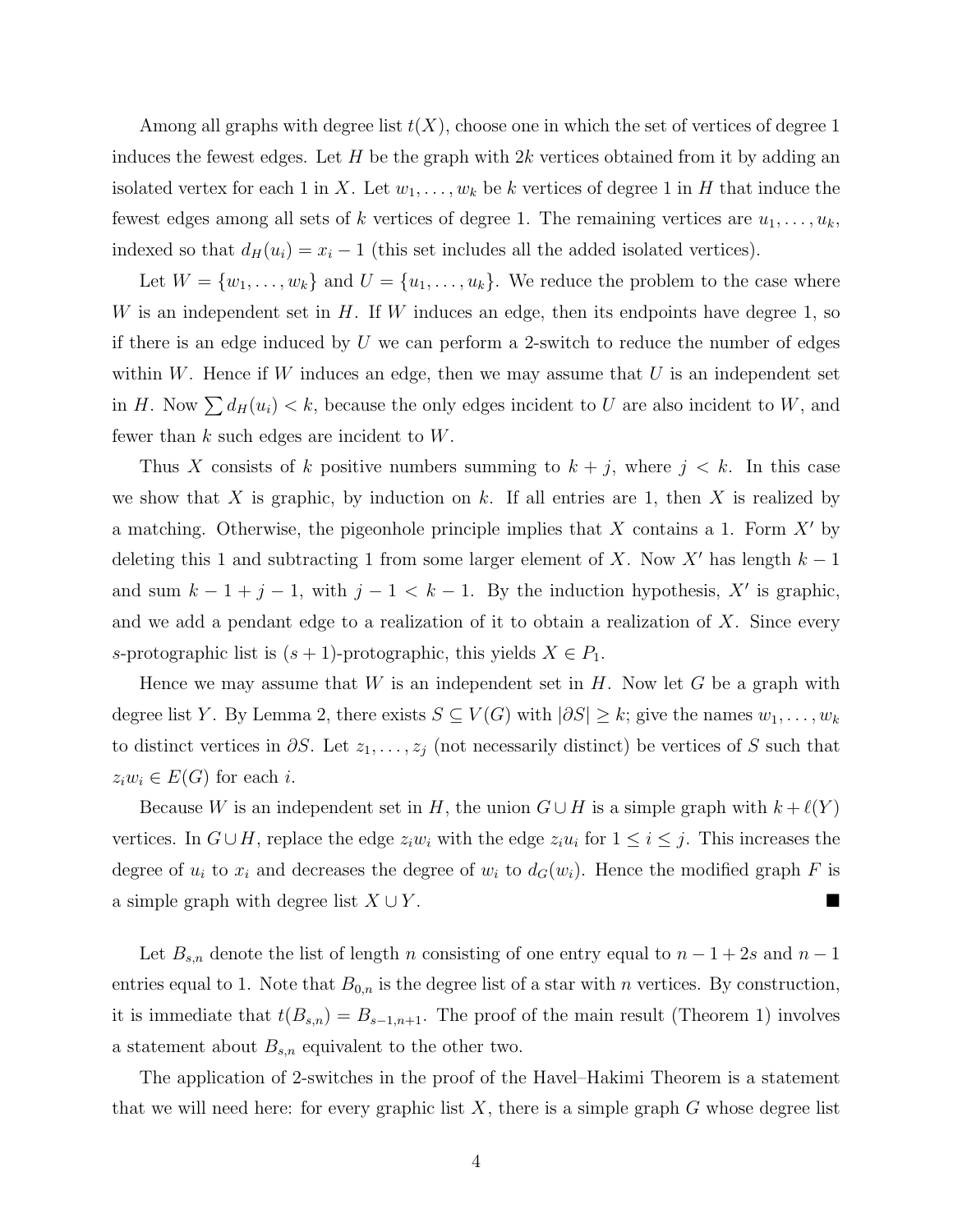is  $X$  in which a vertex of highest degree is adjacent only to vertices of the highest degrees among the remaining vertices. If w has maximum degree, and w is adjacent to  $z$  but not to x among the highest-degree vertices, then there exists  $y \in N(x) - N(z)$  since  $d(x) \geq d(z)$ , and the 2-switch that replaces  $wz$  and  $xy$  with  $wx$  and  $zy$  reduces the number of missing desired neighbors of w.

**Theorem 4** For a positive list  $X$  and a nonnegative integer  $s$ , the following are equivalent:

A)  $X \in \mathcal{P}_{s+1}$ ; B)  $X \cup B_{s,n} \in \mathcal{P}_s$  for sufficiently large n; C)  $t(X) \in \mathcal{P}_s$ .

Furthermore,  $B_{s+1,n} \in \mathcal{P}_{s+1}$ , and there are finitely many lists in  $\mathcal{P}_{s+1}$  of a given length.

**Proof.** We prove all claims simultaneously by induction on s. Theorem 3 states the equivalence of A and C for  $s = 0$ . The definition of  $\mathcal{P}_1$  yields  $A \Rightarrow B$  for  $s = 0$ . Note that  $B_{1,n} \in \mathcal{P}_1$ , because  $t(B_{1,n}) = B_{0,n+1} \in \mathcal{P}_0$ . For every  $X \in \mathcal{P}_1$  of length k, the list  $t(X)$  has length at most 2k. The finiteness of  $\{X \in \mathcal{P}_1: \ell(X) = k\}$  thus follows from the finiteness of the set of graphic lists of length at most 2k.

To complete the basis step, it remains only to show  $B \Rightarrow C$  when  $s = 0$ . Choose some n with  $n > \ell(X)$  such that  $X \cup B_{0,n}$  is graphic. Note that  $n-1$  is the largest value in this list. Choose a graph G with degree list  $X \cup B_{0,n}$  such that the vertex w of degree  $n-1$  is adjacent to vertices of the next highest degrees, as in the proof of the Havel–Hakimi Theorem. Now  $G - w$  has degree list  $t(X)$ .

For the induction step, consider  $s > 0$ .

 $A \Rightarrow B$ . This follows from the definition of  $\mathcal{P}_{s+1}$ , since part of the final statement of the induction hypothesis is that  $B_{s,n} \in \mathcal{P}_s$  for all n.

B  $\Rightarrow$  C. For sufficiently large n, we are given  $X \cup B_{s,n} \in \mathcal{P}_s$ . By the induction hypothesis,  $t(X \cup B_{s,n}) \in \mathcal{P}_{s-1}$ . Since  $t(X \cup Y) = t(X) \cup t(Y)$  for all X and Y, we have  $t(X) \cup t(B_{s,n}) \in$  $\mathcal{P}_{s-1}$ . Thus  $t(X) \cup B_{s-1,n+1} \in \mathcal{P}_{s-1}$ . Since this holds for sufficiently large n, the induction hypothesis for B  $\Rightarrow$  A yields  $t(X) \in \mathcal{P}_s$ .

 $C \Rightarrow A$ . Suppose that  $t(X) \in \mathcal{P}_s$ . By the definition of  $\mathcal{P}_s$ , there exists  $n_0$  such that  $t(X) \cup W \in \mathcal{P}_{s-1}$  whenever  $W \in \mathcal{P}_{s-1}$  and  $\ell(W) > n_0$ . Consider  $Z = X \cup Y$  for  $Y \in \mathcal{P}_s$  with  $\ell(Y) > n_0$ . Part of the final statement of the induction hypothesis is that  $\ell(Y) > n_0$  excludes only finitely many candidates for Y from  $\mathcal{P}_s$ ; thus  $X \in \mathcal{P}_{s+1}$  will follow from  $Z \in \mathcal{P}_s$ .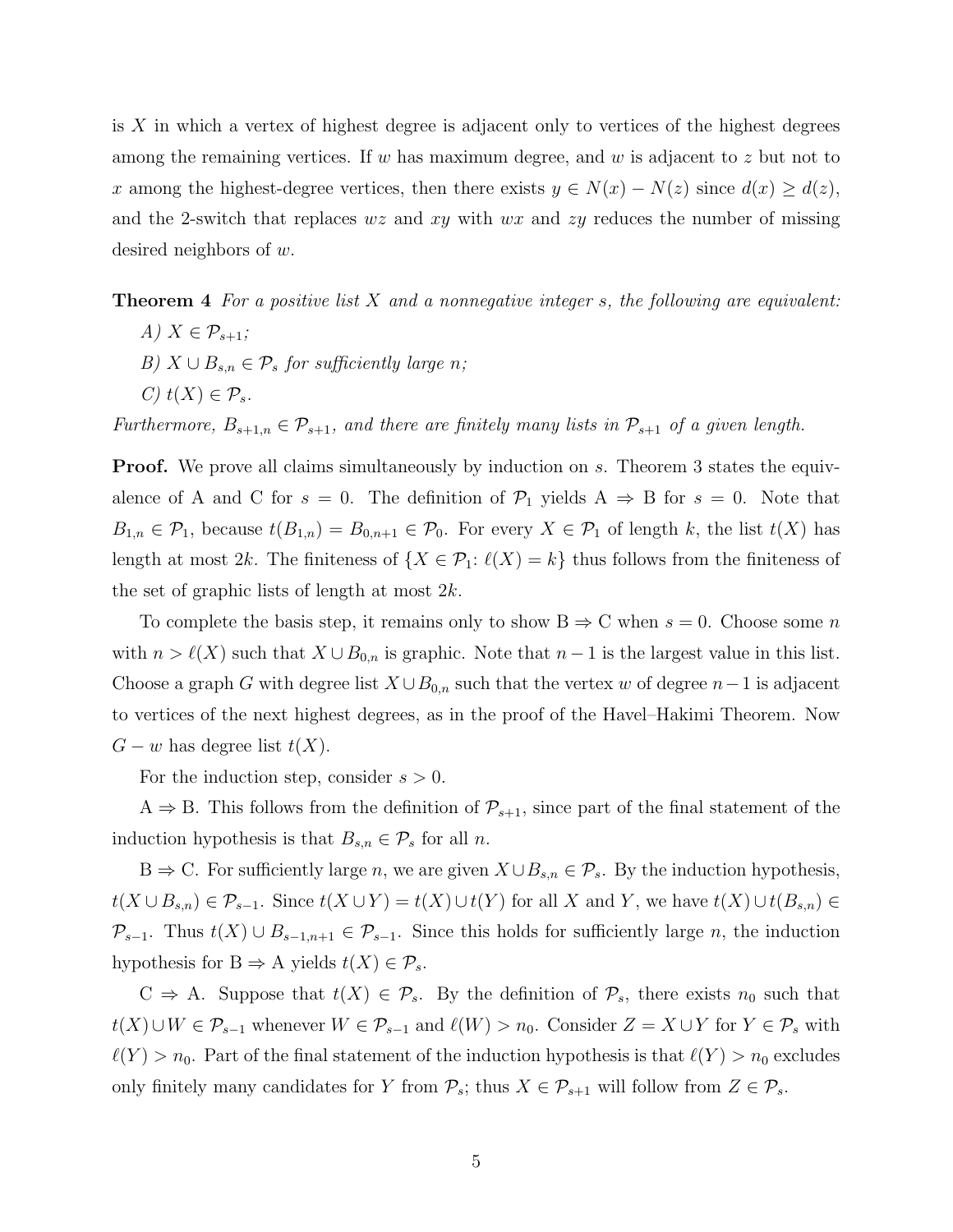We have  $t(Z) = t(X) \cup t(Y)$ . The induction hypothesis for  $A \Rightarrow C$  yields  $t(Y) \in \mathcal{P}_{s-1}$ . Also,  $\ell(t(Y)) \geq \ell(Y) > n_0$ . By the choice of  $n_0, t(X) \cup t(Y) \in \mathcal{P}_{s-1}$ , and hence  $t(Z) \in \mathcal{P}_{s-1}$ . Now the induction hypothesis for  $C \Rightarrow A$  implies  $Z \in \mathcal{P}_s$ .

Finally, consider the last statement. We have  $t(B_{s+1,n}) = B_{s,n+1}$ , which by the induction hypothesis for this statement belongs to  $\mathcal{P}_s$ . Since we have now proved  $C \Rightarrow A$ , we conclude that  $B_{s+1,n} \in \mathcal{P}_{s+1}$ . Also,  $A \Rightarrow C$  and the induction hypothesis for the last statement implies that  $P_{s+1}$  has finitely many lists of a given length.

Recall that the non-graphicality  $\gamma(X)$  of an even list X is the least s with  $X \in \mathcal{P}_s$ .

**Corollary 5** If X is an even list, then  $\gamma(X) \leq \max\{0, \frac{\max(X) - \ell(X) + 1}{2}\}$  $\frac{-\ell(X)+1}{2}\}$ , with equality for nongraphic lists only when X has only one element larger than 1. In particular, for  $k \geq n-1$ the non-graphicality among n-term lists with sum  $2k$  is maximized only by the unique list having just one entry larger than 1, where it equals  $k - n + 1$ .

**Proof.** When X is graphic,  $\max(X) \leq \ell(X) - 1$ , so the claim holds when  $\gamma(X) = 0$ . We proceed by induction on  $\gamma(X)$ .

If X is not graphic, then  $max(X) > 1$ , and by Theorem 4 we have  $\gamma(X) = 1 + \gamma(t(X))$ . Also max $(t(X)) = \max(X) - 1$  and  $\ell(t(X)) \geq \ell(X) + 1$ , with equality only when X has exactly one element larger than 1. By the induction hypothesis,  $\gamma(X) \leq \max\{1, 1 +$  $max(X)-1-(\ell(X)+1)$  $\frac{1-(\ell(X)+1)}{2}$ , with equality only when X and  $t(X)$  each have exactly one element larger than 1. Since X is not graphic, this implies that  $\max(X) > \ell(X) - 1$ , and hence the desired bound and condition for equality follow.

When X has exactly one element larger than 1, the same is true of  $t(X)$  (unless the largest element in X is 2), and by induction the bound on  $\gamma(X)$  holds with equality. In this case max(X) = 2k − n + 1, so the bound  $\frac{\max(X)-\ell(X)+1}{2}$  equals  $k - n + 1$ .

# References

- [1] M. Aigner and E. Triesch, Realizability and uniqueness in graphs, Discrete Math. 136 (1994), 3–20.
- [2] P. Erdős and T. Gallai, Graphs with prescribed degrees of vertices,  $Mat. Lapok 11 (1960)$ , 264–274.
- [3] S. L. Hakimi, On realizability of a set of integers as degrees of the vertices of a linear graph. J. Soc. Indust. Appl. Math. 10 (1962), 496–506.